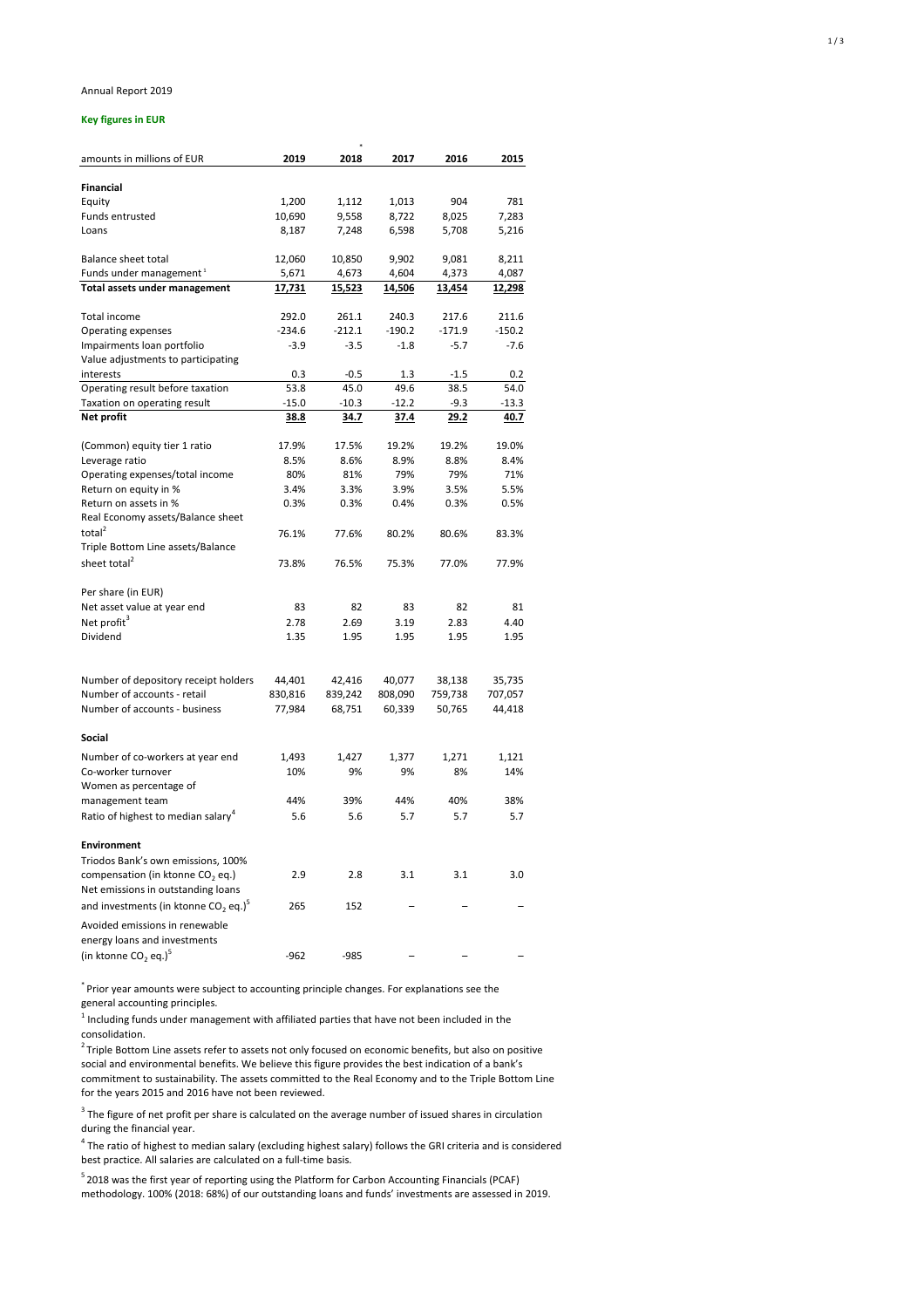## Consolidated balance sheet as at 31 December 2019.

| Before appropriation of profit      | 31.12.2019 | $31.12.2018$ <sup>1</sup> |
|-------------------------------------|------------|---------------------------|
| in thousands of EUR                 |            |                           |
|                                     |            |                           |
| <b>ASSETS</b>                       |            |                           |
| Cash                                | 2,270,224  | 1,795,272                 |
| <b>Banks</b>                        | 227,561    | 237,055                   |
| Loans                               | 8,187,470  | 7,247,970                 |
| Interest-bearing securities         | 1,023,422  | 1,258,216                 |
| <b>Shares</b>                       | 20         | 20                        |
| Participating interests             | 24,279     | 22,448                    |
| Intangible fixed assets             | 41,543     | 38,424                    |
| Property and equipment              | 135,208    | 115,861                   |
| Other assets                        | 53,436     | 35,249                    |
| Prepayments and accrued income      | 97,135     | 99,563                    |
|                                     |            |                           |
| <b>Total assets</b>                 | 12,060,298 | 10,850,078                |
| <b>LIABILITIES</b>                  |            |                           |
| <b>Banks</b>                        |            |                           |
| <b>Funds entrusted</b>              | 70,023     | 67,217                    |
|                                     | 10,690,005 | 9,558,203                 |
| <b>Other liabilities</b>            | 38,487     | 36,014                    |
| Accruals and deferred income        | 55,861     | 70,024                    |
| Provisions                          | 6,380      | 6,743                     |
| <b>Total liabilities</b>            | 10,860,756 | 9,738,201                 |
| Capital                             | 720,088    | 674,734                   |
| Share premium reserve               | 198,626    | 190,324                   |
| <b>Revaluation reserve</b>          | 2,354      | 2,656                     |
| <b>Statutory reserve</b>            | 36,108     | 31,188                    |
| Other reserve                       | 203,615    | 178,306                   |
| Result for the period               | 38,751     | 34,669                    |
|                                     |            |                           |
| <b>Equity</b>                       | 1,199,542  | 1,111,877                 |
| <b>Total equity and liabilities</b> | 12,060,298 | 10,850,078                |
|                                     |            |                           |
| <b>Contingent liabilities</b>       | 107,495    | 140,993                   |
| <b>Irrevocable facilities</b>       | 1,402,450  | 1,463,989                 |
|                                     | 1,509,945  | 1,604,982                 |

 $1$ Prior year amount were subject to accounting principle changes. For explanation see the

general accounting principles.